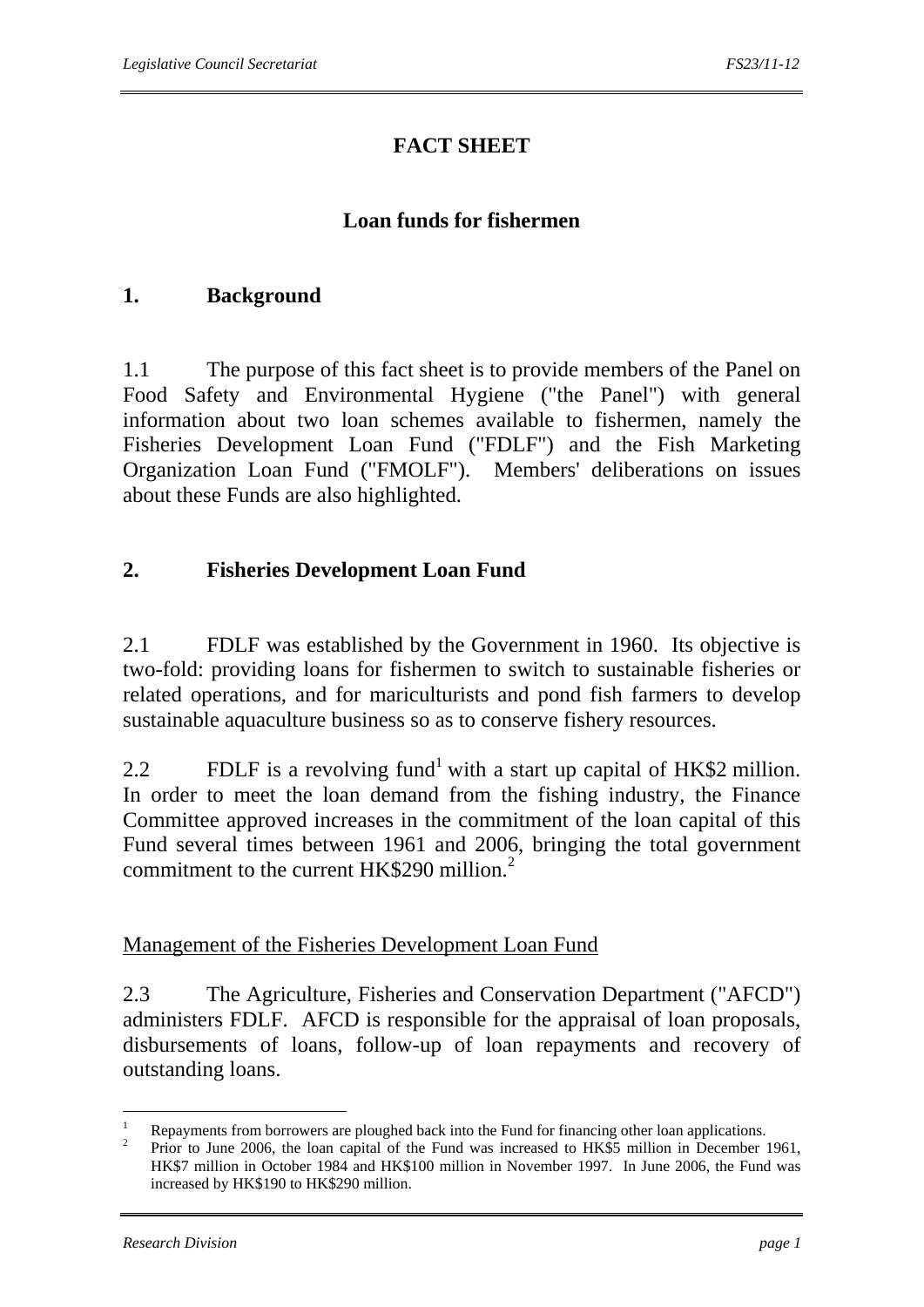2.4 Under the regulations<sup>3</sup> of FDLF, the authority for approving the loan applications varies depending on the requested loan amount. Accordingly, the Director of Agriculture, Fisheries and Conservation is the authority for approving loans not exceeding HK\$5 million. Loans exceeding HK\$5 million but not exceeding HK\$10 million are subject to the approval of the Secretary for Financial Services and the Treasury, and those loans exceeding HK\$10 million are approved by the Finance Committee.

2.5 In making decisions to grant the loans, the Director of Agriculture, Fisheries and Conservation is advised by the Fisheries Development Loan Fund Advisory Committee, which is a non-statutory body comprising the Director himself as the chair and 10 other members.<sup>4</sup> Other duties of the Advisory Committee include drawing up criteria for approving loans and meeting regularly to review the repayment situation of individual loan cases.

## Number of applications

2.6 According to the Government, over 40 loans have been approved under FDLF since 1997, amounting to some  $HK$118$  million.<sup>5</sup> Only two loans were approved between 2006-2007 and 2010-2011, involving an amount of  $HK$5.33$  million.<sup>6</sup> In March 2011, the balance of FDLF was HK\$38.7 million.

#### Interest rates and repayment of loans

2.7 The interest rate for loans to fishermen is compound interest calculated on a monthly basis at 2.5% per annum.<sup>7</sup> For loans to fish farmers, the interest rate is compound interest calculated on a monthly basis at the "no-gain-no-loss" interest rate.<sup>8</sup>

 $\frac{1}{3}$  The latest version of the loan regulations was approved by the Finance Committee in June 2006, which sets out, among other things, the objectives for the grant of loans under the Fund, eligibility requirements, interest payable, approval authority and repayment arrangement. 4

Members of the Advisory Committee include Members of the Legislative Council ("LegCo"), district councilors, representatives from the fishing industry, experts in professional fields and the representative of Director of Marine.

Health, Welfare and Food Bureau (2006b).

The two loans were granted in 2006-2007 and 2008-2009 respectively. See Annex II to *Official Record of Proceedings of the Legislative Council* (2011). 7

Upon approval of the Finance Committee in June 2006, the compound interest rate for loans to fishermen was reduced from around 4.15% (equivalent to a simple rate of 6%) to 2.5%. 8

The no-gain-no-loss interest rate is set at a certain percentage below the average of the best lending rates ("BLR") of the note-issuing banks, with that percentage being the average differential between BLR and the Hong Kong Dollar Inter-bank Offered Rates in the preceding 120-month period.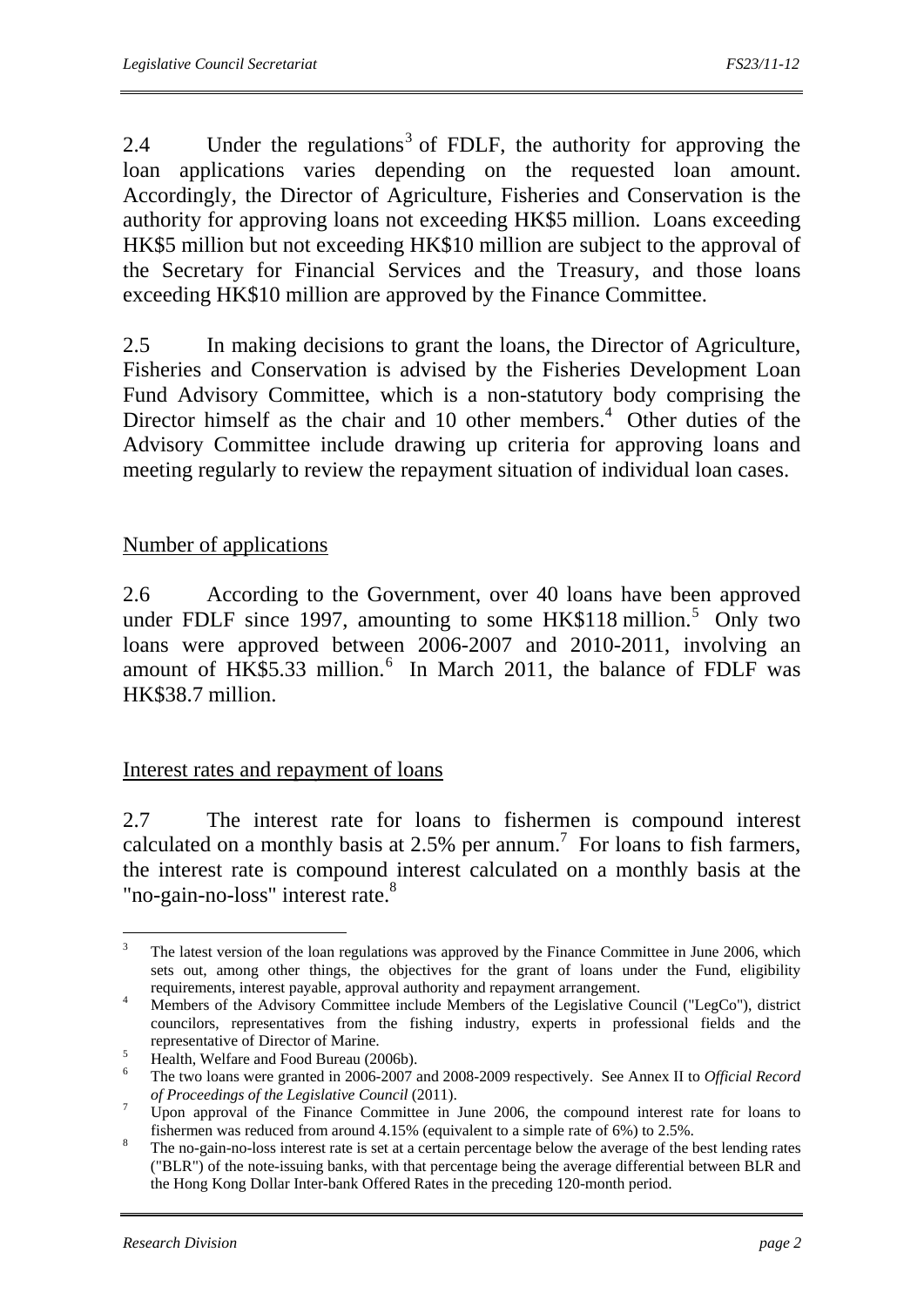2.8 Loans repayments are made on a quarterly basis by deduction of an agreed percentage (at a minimum rate of 15%) of the borrowers' proceeds of sale of catches at the wholesale fish markets run by the Fish Marketing Organization<sup>9</sup> and/or in cash. The maximum repayment period is 14 years.

## **3. Fish Marketing Organization Loan Fund**

3.1 FMOLF was established by the Fish Marketing Organization in 1946. The purpose of this Fund is to provide fishermen with loans on a revolving basis to help them tide over the annual fishing moratorium in the South China Sea. The loans enable the affected fishermen to maintain and repair their fishing vessels for resumption of fishing operation after the moratorium.

3.2 FMOLF is financed by the surplus earnings of the Fish Marketing Organization, whose main source of revenue is generated from the levy of commission and fees for the wholesale services and facilities provided. To maintain sufficient capital to fund the loan projects, the Government injected a sum of HK\$65 million into FMOLF in June 1999. A further capital injection of HK\$60 million was made by the Government in June 2006.

## Operation of the Fish Marketing Organization Loan Fund

3.3 FMOLF provides loans of up to  $HK$120,000$  per vessel<sup>10</sup>, based on the horsepower of its engine. The Director of Marketing (whose office is held by the Director of Agriculture, Fisheries and Conservation at present) is the authority for approving these loans.

3.4 The interest rate for loans under FMOLF is set at a "no-gain-noloss" level, with the borrowers only being required to pay interest at 2% per annum (compounded monthly) and the differential between "no-gain-no-loss" interest rate and 2% absorbed by the Fish Marketing Organization. Loan repayment is made by quarterly instalments with the total amount to be repaid within one year after drawdown.

l 9 The Fish Marketing Organization is a self-financing, non-profit-making organization operating seven wholesale fish markets in Hong Kong to provide wholesale marketing for fishermen, fish wholesalers

and buyers.<br><sup>10</sup> Under FMOLF, the maximum loan amount may increase to up to HK\$150,000 per vessel, taking into account the change in fuel price in the preceding year and the operating environment of the fishermen.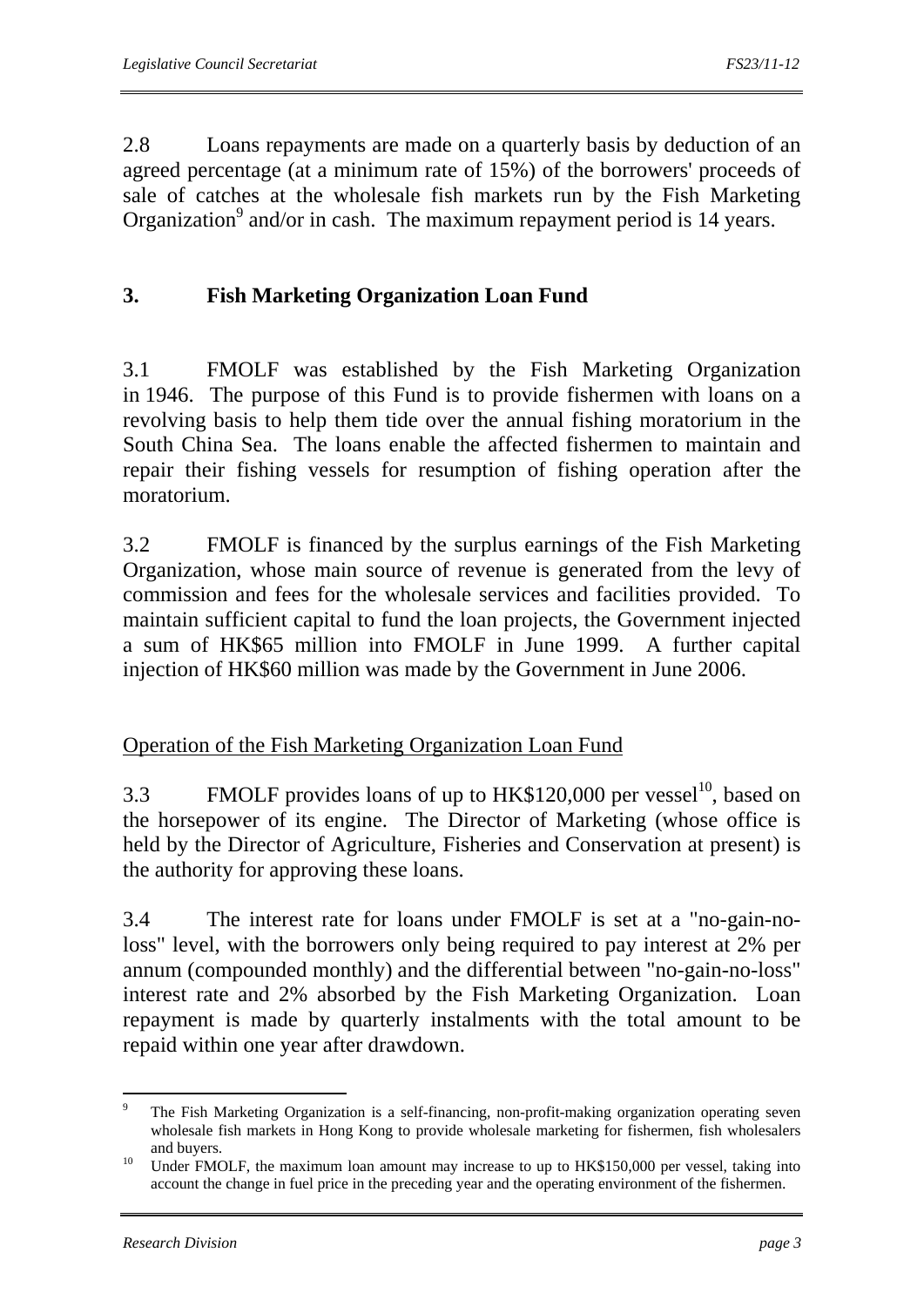## **4. Members' deliberations**

4.1 Matters relating to loan schemes for fishermen were discussed at meetings of the Panel, the Finance Committee and LegCo. Concerns arising from these meetings focused primarily on the loan capital, interest rates and the provision of interest-free loans.

## Loan capital

4.2 At the Council meeting held on 6 November 2002, Members discussed issues about the development of offshore fishing industry as an alternative livelihood options for fishermen in the face of diminishing fishery resources. In response to the request for the capital injection into FDLF to support offshore fishing activities, the Administration was of the view that the fishing industry was receiving relatively generous financial aid as compared with other sectors. Apart from FDLF, fishermen may apply for loans under FMOLF and those funding schemes for small and medium enterprises, if they meet the relevant eligibility criteria. Further, the Administration considered that injecting additional capital into FDLF might encourage the industry to rely heavily on the Government for financial assistance, which was unfair to other sectors not provided with the same level of assistance from the Government.

## Interest rates

4.3 At the meeting of the Finance Committee held on 16 June 2006, while members generally supported the Government's proposals of increasing the approved commitment of FDLF to HK\$290 million and injecting HK\$60 million into FMOLF, there was a concern over the use of taxpayers' money to subsidize the fishing industry by providing loans at below market interest rates. The Administration responded that it was necessary to introduce a lower interest rate for loans under FDLF to encourage the switch from trawling to non-trawling operations to conserve the fishery resources. Meanwhile, FMOLF was provided to fishermen with genuine financial hardship. Having regard to the similar loans provided by the Fish Marketing Organization, an interest rate of 2% per annum was offered to the borrowers of  $\text{FMOLF.}^{11}$  Further, loans provided under the two schemes should not be considered subsidizes, as the borrowers had to repay their loans.

 $11$ FMO pays part of the interest on the loans. See paragraph 3.4 for details.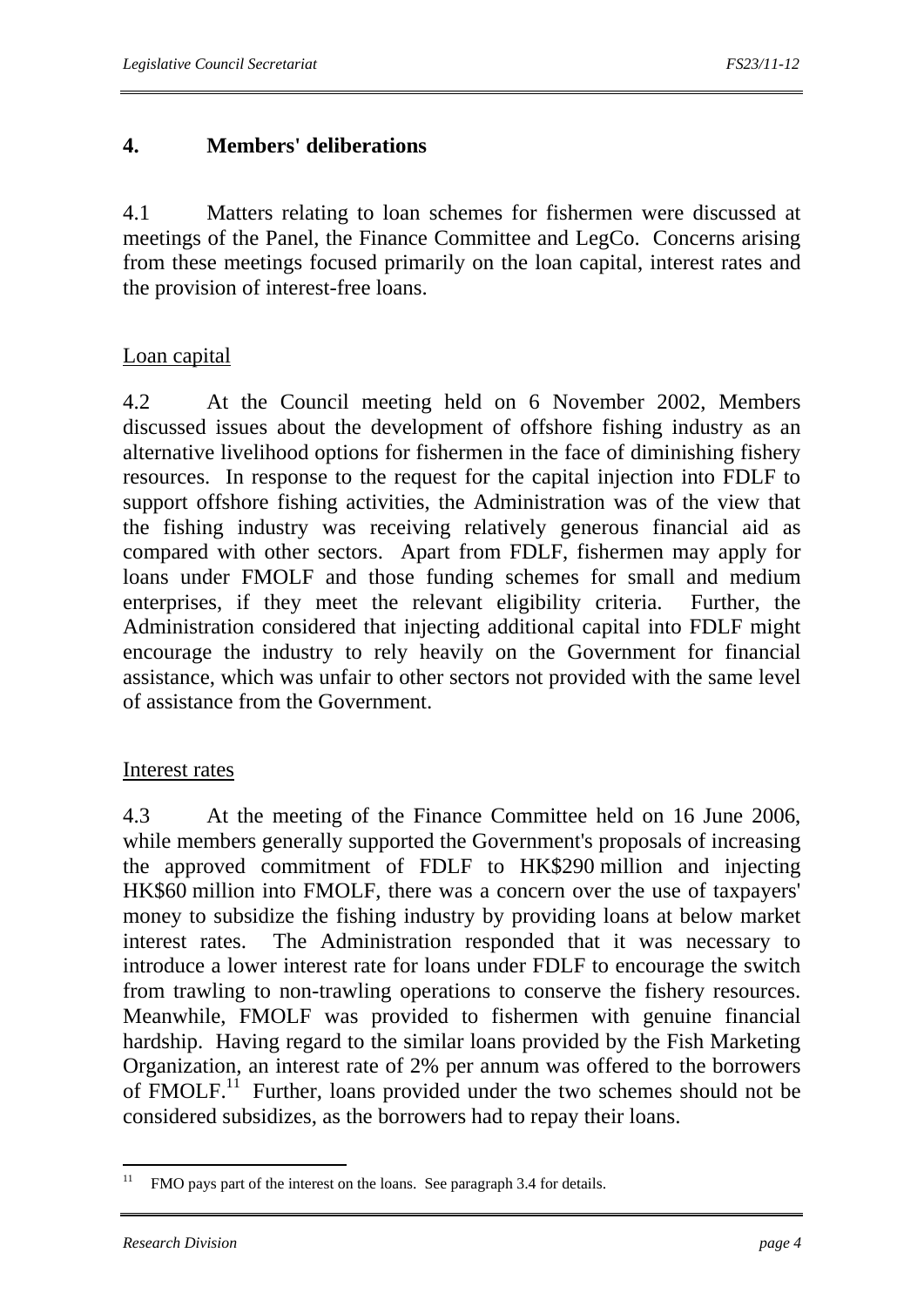4.4 The reasons for proposing a different interest rate for loans to fish farmers and the FMOLF scheme were explained by the Administration at the meeting of the Panel on 26 May 2006. Accordingly, the provision of loans to fish farmers aimed to help mariculturists and fish farmers develop their business and upgrade their operations. The adoption of "no-gain-no-loss" interest rate (5.859% as at April 2006) was to prevent the Government from incurring losses in providing such loans. By the same token, the "no-gain-noloss" principle also applied to FMOLF as moratorium was an operating condition already known by the industry. However, on account of the severe hardship facing the affected fishermen, the Administration proposed that the interest paid on these loans be shared between the borrowers and the Fish Marketing Organization.

#### Interest-free loans

4.5 At its meeting held on 11 May 2010, the Panel discussed the impact of the trawl ban in Hong Kong waters  $12$  on the livelihood of trawler fishermen. Some Panel members noted that the affected fishermen might apply for loans under FDLF to switch to sustainable fisheries and related operations. They also requested the Administration to consider offering interest-free loans to these fishermen. A similar suggestion was also made by members at other Panel meetings, e.g. at the meeting on 17 May 2011. According to the Administration, it was difficult to justify the provision of interest-free loans to fishermen. Nonetheless, a review of the terms and conditions of FDLF was underway to see how the fishermen's needs in switching to sustainable fishing operations could be better addressed.

 $12<sup>12</sup>$ 12 The subsidiary legislation for banning trawling in Hong Kong waters was passed by LegCo on 18 May 2011.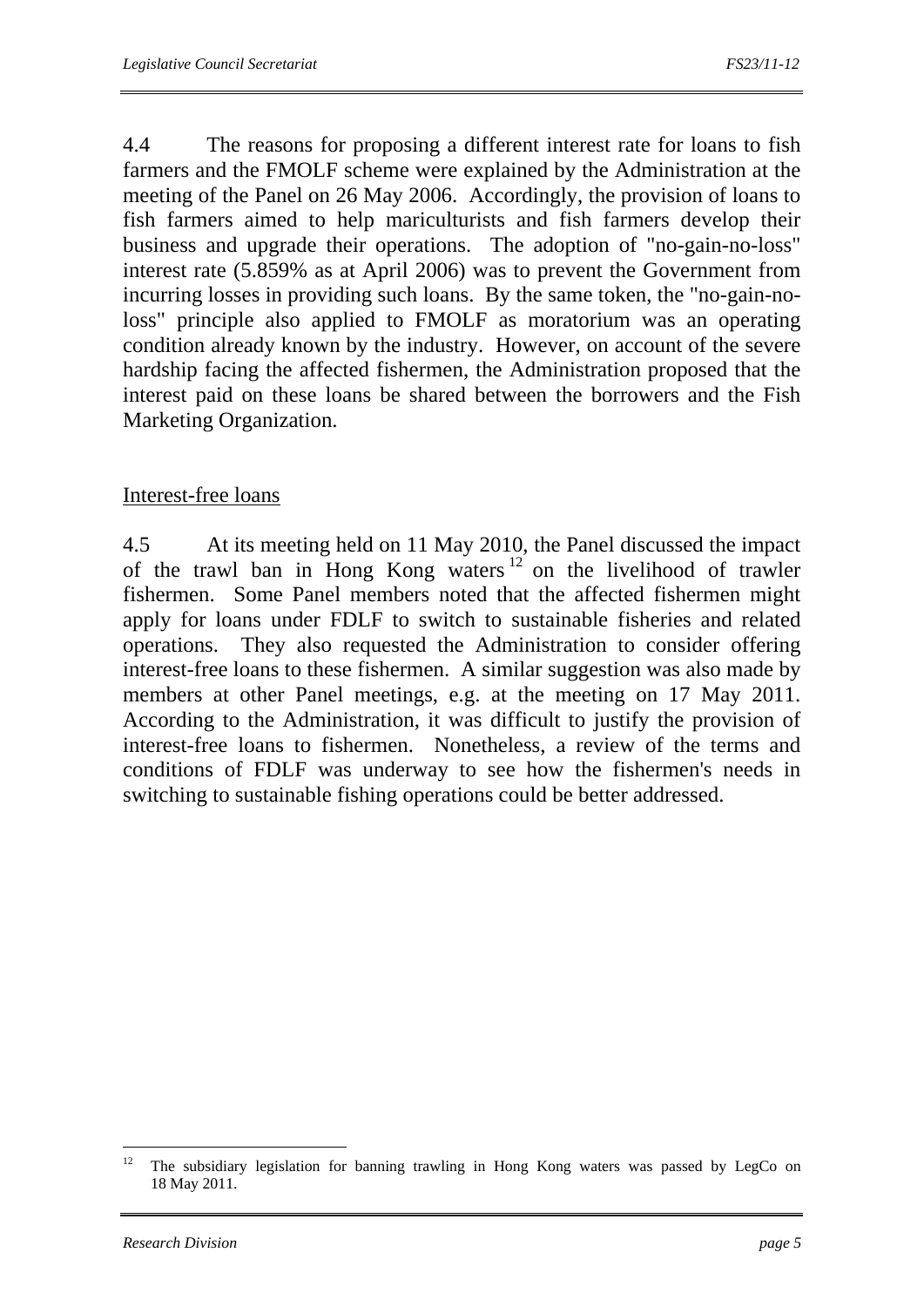## **References**

- 1. Financial Secretary. (2012) Loan Fund. In: *The 2012-13 Budget.* Available from: http://www.budget.gov.hk/2012/eng/pdf/loan.pdf [Accessed February 2012].
- 2. Health, Welfare and Food Bureau. (2006a) *Loan Fund: Head 262 Primary Products.* Paper submitted to the Panel on Food Safety and Environmental Hygiene of the Legislative Council for discussion on 9 June 2006. LC Paper No. FCR(2006-07)14.
- 3. Health, Welfare and Food Bureau. (2006b) *Paper about the operation of the Fisheries Development Loan Fund and the Fish Marketing Organisation Loan Fund, details of the estimated five-year loan demand and cash flow for the two Loan Funds.* Paper submitted to the Panel on Food Safety and Environmental Hygiene of the Legislative Council for discussion on 13 June 2006. LC Paper No. CB(2)2307/05-06(01).
- 4. Legislative Council Secretariat. (2010) *Background brief on sustainable development of the local fisheries industry.* Paper submitted to the Panel on Food Safety and Environmental Hygiene of the Legislative Council for the meeting on 11 May 2010. LC Paper No. CB(2)1472/09-10(04).
- 5. *Minutes of Meeting of the Finance Committee of the Legislative Council.* (2006) 16 June. LC Paper No. FC107/05-06.
- 6. *Minutes of Meeting of the Panel on Food Safety and Environmental Hygiene of the Legislative Council*. (2011) 17 May. LC Paper No. CB(2)2107/10-11.
- 7. *Minutes of Special Meeting of the Panel on Food Safety and Environmental Hygiene of the Legislative Council*. (2006) 26 May. LC Paper No. CB(2)3044/05-06.
- 8. Office of The Ombudsman. (1997) *Executive Summary of the Investigation Report on The Fisheries Development Loan Fund administered by the Agriculture and Fisheries Department.* Available from: http://www.ombudsman.gov.hk/concluded/1997\_08.doc [Accessed February 2012].